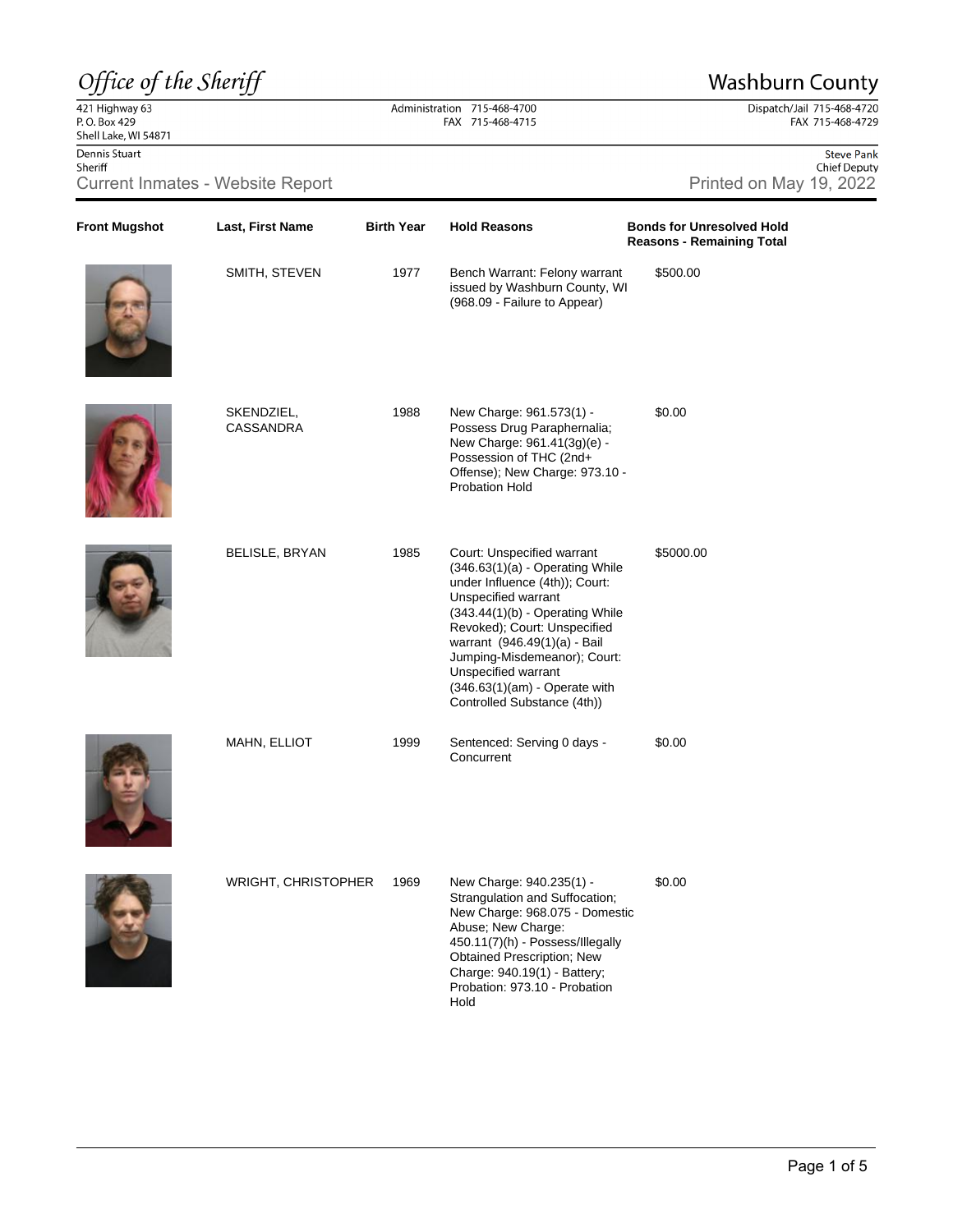| <b>Front Mugshot</b> | Last, First Name               | <b>Birth Year</b> | <b>Hold Reasons</b>                                                                                                                                                                                                                                                                                                                                                                                                                         | <b>Bonds for Unresolved Hold</b><br><b>Reasons - Remaining Total</b> |
|----------------------|--------------------------------|-------------------|---------------------------------------------------------------------------------------------------------------------------------------------------------------------------------------------------------------------------------------------------------------------------------------------------------------------------------------------------------------------------------------------------------------------------------------------|----------------------------------------------------------------------|
|                      | ROGERS, JOSEPH                 | 1988              | Court: Unspecified warrant<br>(940.01(1)(a) - 1st-Degree<br>Intentional Homicide)                                                                                                                                                                                                                                                                                                                                                           | \$1000000.00                                                         |
|                      | QUINONES MEDINA,<br>ANGEL      | 1990              | Bench Warrant: Felony warrant<br>19CF155 issued by Washburn<br>County, WI (961.41(3g)(am) -<br>Possession of Narcotic Drugs)                                                                                                                                                                                                                                                                                                                | \$2500.00                                                            |
|                      | PETERSON, JACOB                | 1990              | New Charge: 946.49(1)(a) - Bail<br>Jumping-Misdemeanor; New<br>Charge: 973.10 - Probation Hold                                                                                                                                                                                                                                                                                                                                              | \$0.00                                                               |
|                      | HERGERT,<br><b>CHRISTOPHER</b> | 1981              | Bench Warrant: Non-Felony<br>State Law warrant 21 CM25<br>issued by Washburn County, WI<br>(946.49(1)(a) - Bail<br>Jumping-Misdemeanor); Bench<br>Warrant: Non-Felony State Law<br>warrant 21CM25 issued by<br>Washburn County, WI (946.41(1)<br>- Resisting or Obstructing an<br>Officer); Bench Warrant:<br>Non-Felony State Law warrant<br>20CM116 issued by Washburn<br>County, WI (946.41(1) - Resisting<br>or Obstructing an Officer) | \$1000.00                                                            |
|                      | <b>ENOS, ROBERT</b>            | 1984              | New Charge: 947.01(1) -<br>Disorderly Conduct; New Charge:<br>947.019 - MAKING TERRORIST<br>THREATS; New Charge:<br>946.49(1)(a) - Bail<br>Jumping-Misdemeanor                                                                                                                                                                                                                                                                              | \$1000.00                                                            |
|                      | SIMMONS, ANTHONY               | 1966              | Sentenced: Serving 6 days -<br>Concurrent; Sentenced: Serving<br>0 days - Concurrent                                                                                                                                                                                                                                                                                                                                                        | \$0.00                                                               |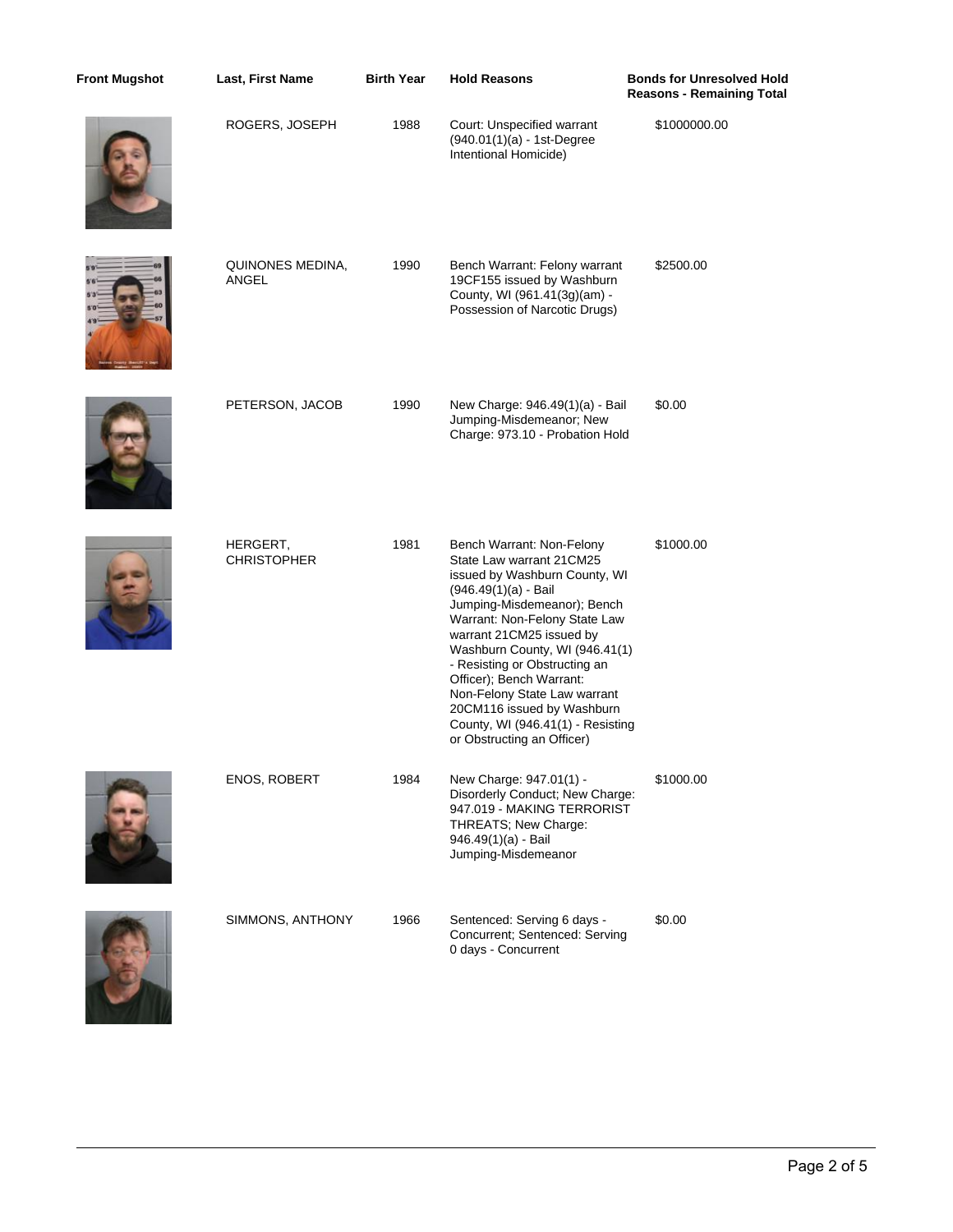| <b>Front Mugshot</b> | Last, First Name      | <b>Birth Year</b> | <b>Hold Reasons</b>                                                                                                                                                                                                                                                                                                                                                                                                        | <b>Bonds for Unresolved Hold</b><br><b>Reasons - Remaining Total</b> |
|----------------------|-----------------------|-------------------|----------------------------------------------------------------------------------------------------------------------------------------------------------------------------------------------------------------------------------------------------------------------------------------------------------------------------------------------------------------------------------------------------------------------------|----------------------------------------------------------------------|
|                      | YODER, ZEBADIAH       | 2000              | New Charge: 943.01(2)(d) -<br>Criminal Damage to Property<br>(Over \$2500); New Charge:<br>943.14(2) - Criminal trespass to<br>dwellings.                                                                                                                                                                                                                                                                                  | \$0.00                                                               |
|                      | BOELK, KYLE           | 1986              | Probation: 973.10 - Probation<br>Hold                                                                                                                                                                                                                                                                                                                                                                                      |                                                                      |
|                      | WOODFORD, TONY        | 1985              | New Charge: 301.45(6)(A) -<br>Violation of Sex Registery - 2<br>Counts; New Charge:<br>946.49(1)(a) - Bail<br>Jumping-Misdemeanor; New<br>Charge: 948.05(1)(a) - Child<br>Sexploitation-Employ, Use, Induce<br>- 2 Counts; New Charge:<br>948.11(2)(a) - Expose Child to<br>Harmful Material; Probation:<br>973.10 - Probation Hold                                                                                        | \$5000.00                                                            |
|                      | DULIAN, ROBERT        | 1953              | Sentenced: Serving 199 days -<br>Concurrent                                                                                                                                                                                                                                                                                                                                                                                | \$0.00                                                               |
|                      | <b>WENDT, RICHARD</b> | 1980              | Bench Warrant: Non-Felony<br>State Law warrant<br>2020cm000102 issued by<br>Washburn County, WI<br>(961.573(1) - Possess Drug<br>Paraphernalia); Bench Warrant:<br>Non-Felony State Law warrant<br>2020CM000119 issued by<br>Washburn County, WI<br>(946.49(1)(a) - Bail<br>Jumping-Misdemeanor - 2<br>Counts); Bench Warrant:<br>Non-Felony State Law warrant<br>2020CM000101 issued by<br>Washburn County, WI (943.24(1) | \$2000.00                                                            |
|                      | SPRINGER, ALEICA      | 1988              | New Charge: 968.075 - Domestic<br>Abuse; New Charge: 940.19(4) -<br>Aggravated Battery-Intend Bodily<br>Harm; New Charge: 940.23(1)(a)<br>- 1st Degree Reckless Injury;<br>Probation: 973.10 - Probation<br>Hold                                                                                                                                                                                                           | \$1000.00                                                            |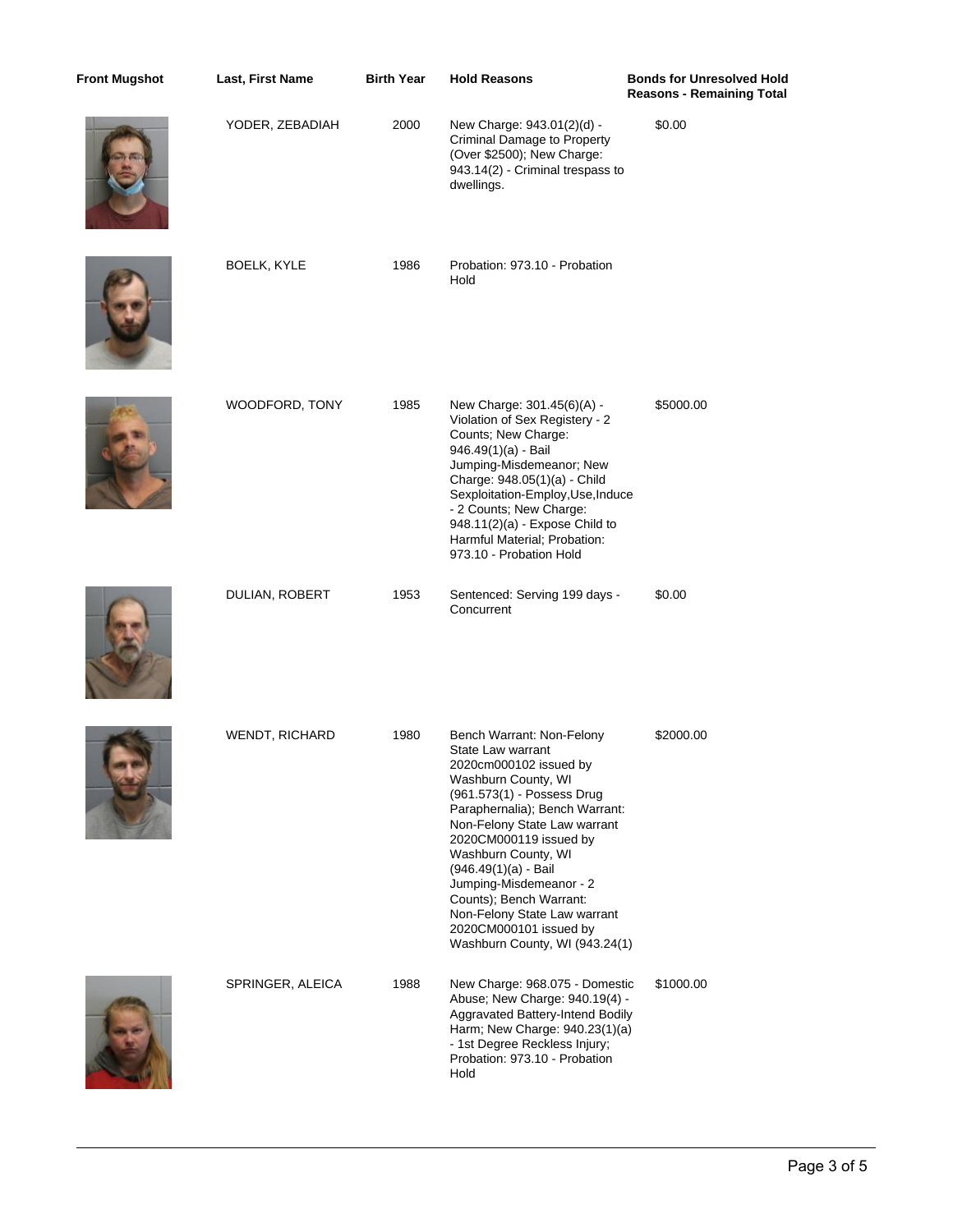| <b>Front Mugshot</b> | Last, First Name | <b>Birth Year</b> | <b>Hold Reasons</b>                                                                                      | <b>Bonds for Unresolved Hold</b><br><b>Reasons - Remaining Total</b> |
|----------------------|------------------|-------------------|----------------------------------------------------------------------------------------------------------|----------------------------------------------------------------------|
|                      | YATES, ALANA     | 2000              | Probation: 973.10 - Probation<br>Hold                                                                    |                                                                      |
|                      | HAMER, ERIC      | 1988              | Sentenced: Serving 111 days -<br>Concurrent                                                              | \$0.00                                                               |
|                      | MULLIKIN, JULIE  | 1961              | Sentenced: Serving 0 days -<br>Concurrent                                                                | \$0.00                                                               |
|                      | MUSTACHE, DEVIN  | 1978              | Sentenced: Serving 0 days -<br>Concurrent; Sentenced: Serving<br>0 days - Concurrent                     | \$0.00                                                               |
|                      | FENNER, STEPHAN  | 1972              | Sentenced: Serving 0 days -<br>Concurrent                                                                | \$0.00                                                               |
|                      | STORLIEN, JACOB  | 1980              | Bench Warrant: Felony warrant<br>17CF06 issued by Washburn<br>County, WI (968.09 - Failure to<br>Appear) | \$500.00                                                             |
|                      | MARKO, JUSTIN    | 1980              | Sentenced: Serving 45 days -<br>Concurrent                                                               | \$0.00                                                               |